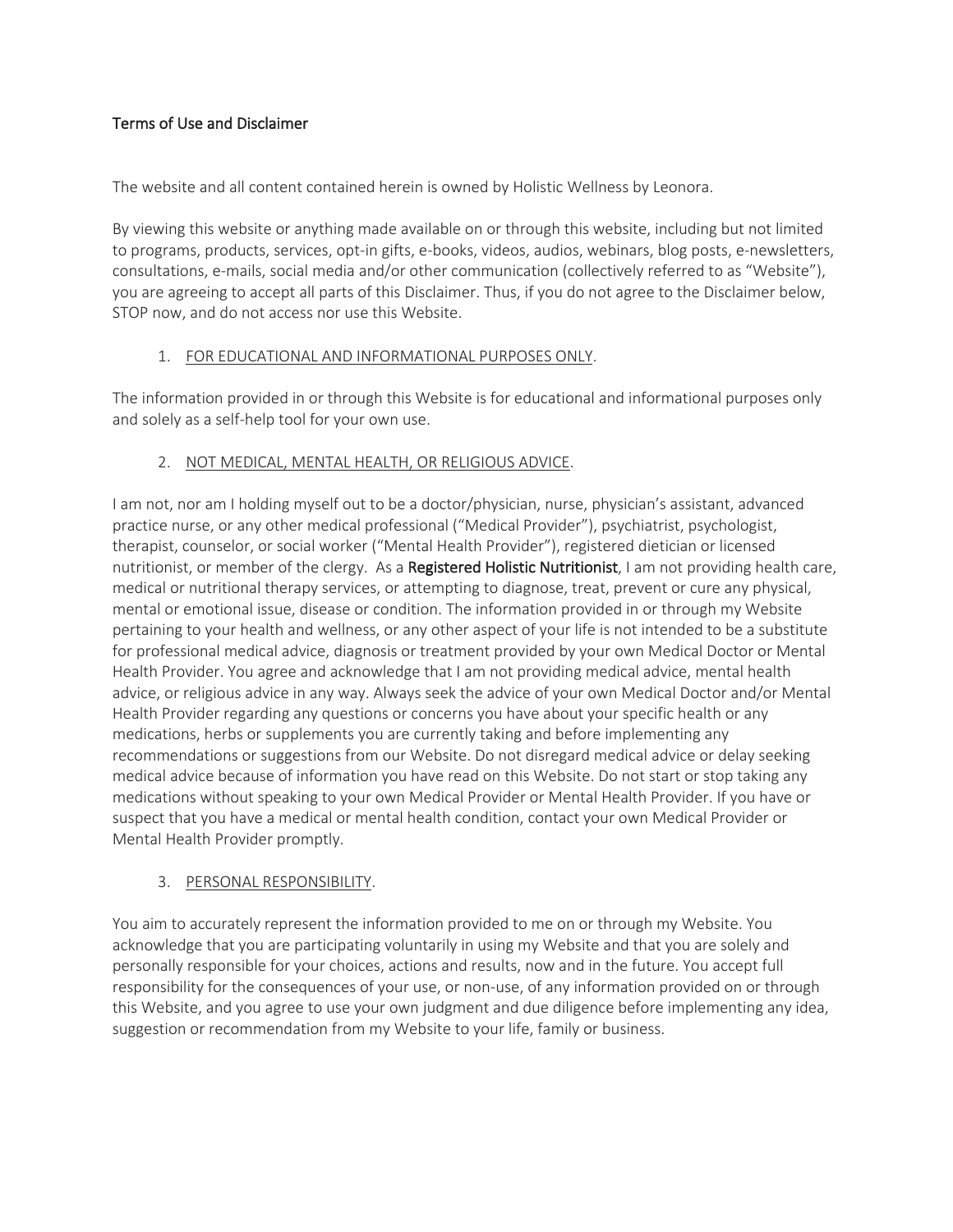### 4. NO GUARANTEES.

My role is to support and assist you in reaching your own goals, but your success depends primarily on your own effort, motivation, commitment and follow-through. I cannot predict and I do not guarantee that you will attain a particular result, and you accept and understand that results differ for each individual. Each individual's results depend on his or her unique background, dedication, desire, motivation, actions, and numerous other factors including health status. You fully agree that there are no guarantees as to the specific outcome or results you can expect from using the information or following any such programs you receive on or through this Website.

# 5. TESTIMONIALS.

I present real world experiences, testimonials, and insights about other people's experiences with my Website and Wellness Programs for illustration purposes only. Any testimonials, examples, and photos used are of actual clients and results they personally achieved, or they are comments from individuals who can speak to my character and/or the quality of my work. They are not intended to represent or guarantee that current or future clients will achieve the same or similar results; rather, these testimonials represent what is possible for illustrative purposes only.

## 6. ASSUMPTION OF RISK.

As with all situations, there are sometimes unknown individual risks and circumstances that can arise during use of my Website that cannot be foreseen that can influence or reduce results. You understand that any mention of any suggestion or recommendation on or through my Website is to be taken at your own risk, with no liability on my part, recognizing that there is a rare chance that illness, injury or even death could result.

# 7. LIMITATION OF LIABILITY.

By using this Website, you agree to absolve me of any liability or loss that you or any other person may incur from use of the information, products or materials that you request or receive through or on my Website. You agree that I will not be liable to you, or to any other individual, company or entity, for any type of damages, including direct, indirect, special, incidental, equitable or consequential loss or damages, for use of or reliance on my Website. You agree that I do not assume liability for accidents, delays, injuries, harm, loss, damage, death, lost profits, personal or business interruptions, misapplication of information, physical or mental disease or condition or issue, or any other type of loss or damage due to any act or default by me or anyone acting as our agent, consultant, affiliate, joint venture partner, employee, shareholder, director, staff, team member, or anyone otherwise affiliated with my business or me, who is engaged in delivering content on or through this Website.

# 8. INDEMNIFICATION AND RELEASE OF CLAIMS.

You hereby fully and completely hold harmless, indemnify and release me and any of my agents, consultants, affiliates, joint venture partners, employees, shareholders, directors, staff, team members, or anyone otherwise affiliated with my business or me from any and all causes of action, allegations, suits, claims, damages, or demands whatsoever, in law or equity, that may arise in the past, present or future that is in any way related to my Website.